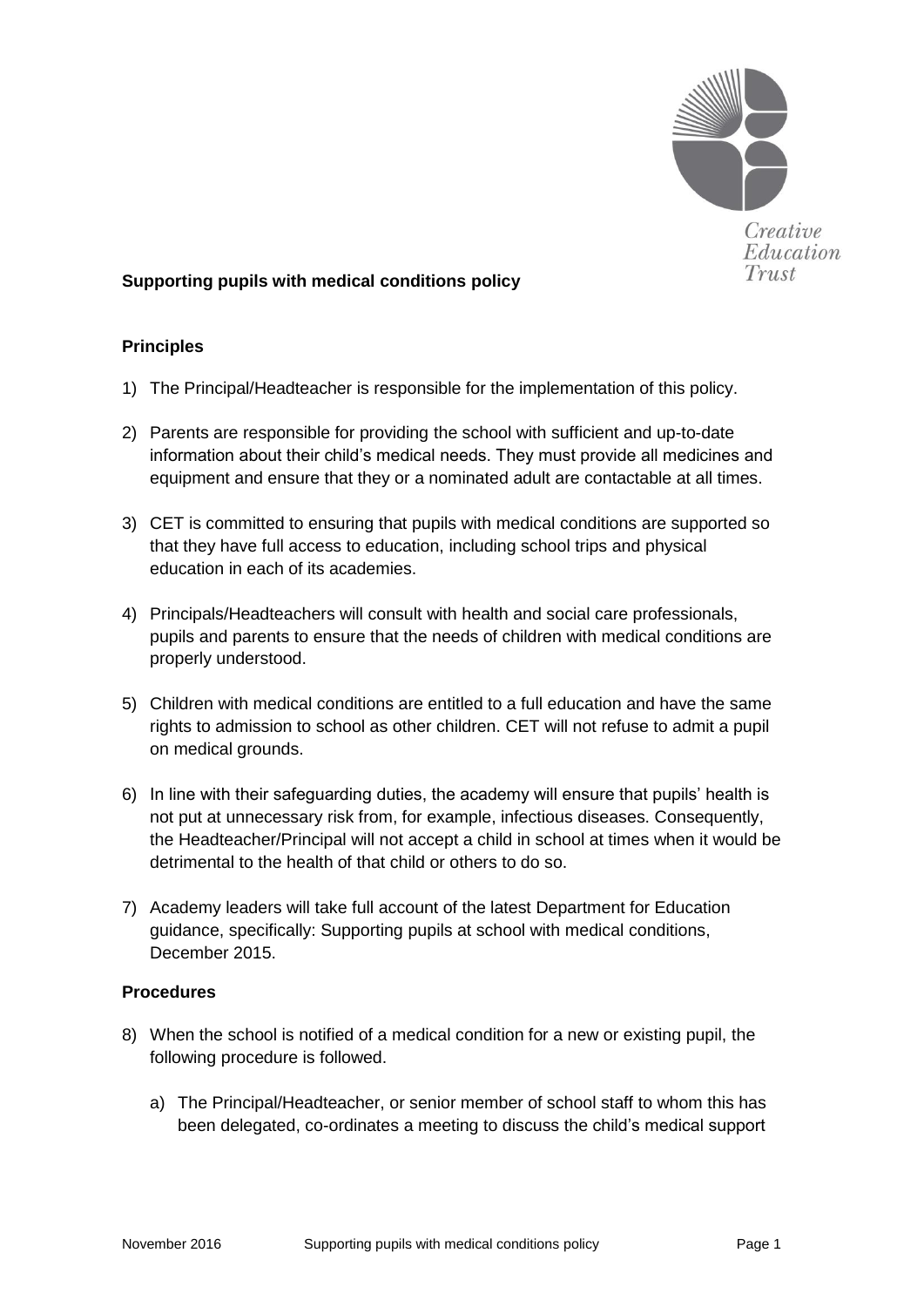

needs and identifies member(s) of school staff who will provide support to the pupil.

- b) The senior member of staff calls a meeting to discuss and agree on the need for an Individual healthcare plan (IHCP). The meeting includes key school staff, the child, parents, relevant healthcare professionals and other medical/health clinicians as appropriate (or to consider written evidence provided by them).
- c) The senior member of staff coordinates the writing of an IHCP, if this is deemed appropriate, in partnership with the parents and healthcare professionals.
- d) The senior member of staff identifies any training needs required and ensures that these take place.
- e) The IHCP is shared with all relevant members of staff and is implemented.
- f) The senior member of staff organises reviews of the IHCP annually or when the need arises if sooner. The parents are responsible for informing the school of any changes that may require a review of the IHCP.
- 9) If the school is notified that the child is going to move school, The Principal/Headteacher ensures that the receiving school is informed about the child's medical needs as soon as possible. When a child moves school, the IHCP is transferred along with all of the child's records.

### **Individual Healthcare plans (IHCP)**

- 10) IHCPs will vary in style and complexity according to each child's needs.
- 11) IHCPs should be drawn up in partnership between the school, parents, relevant healthcare professionals and, if appropriate, the child.
- 12) Where the child has special educational needs (SEN) but does not have a statement or EHC plan, their special needs should be mentioned in the IHCP.
- 13) Where the child has a statement or EHC plan, the IHCP should be linked to or become part of that statement or EHC plan.
- 14) As a minimum, the IHCP should include:
	- a) the medical condition, its triggers, signs, symptoms and treatments
	- b) the pupil's resulting needs, including medication and other treatments in sufficient detail to enable staff to manage the condition
	- c) specific support for the pupil's educational, social and emotional needs
	- d) the level of support needed and how much self-management the child has
	- e) who will provide the support, their training needs, competency and cover arrangements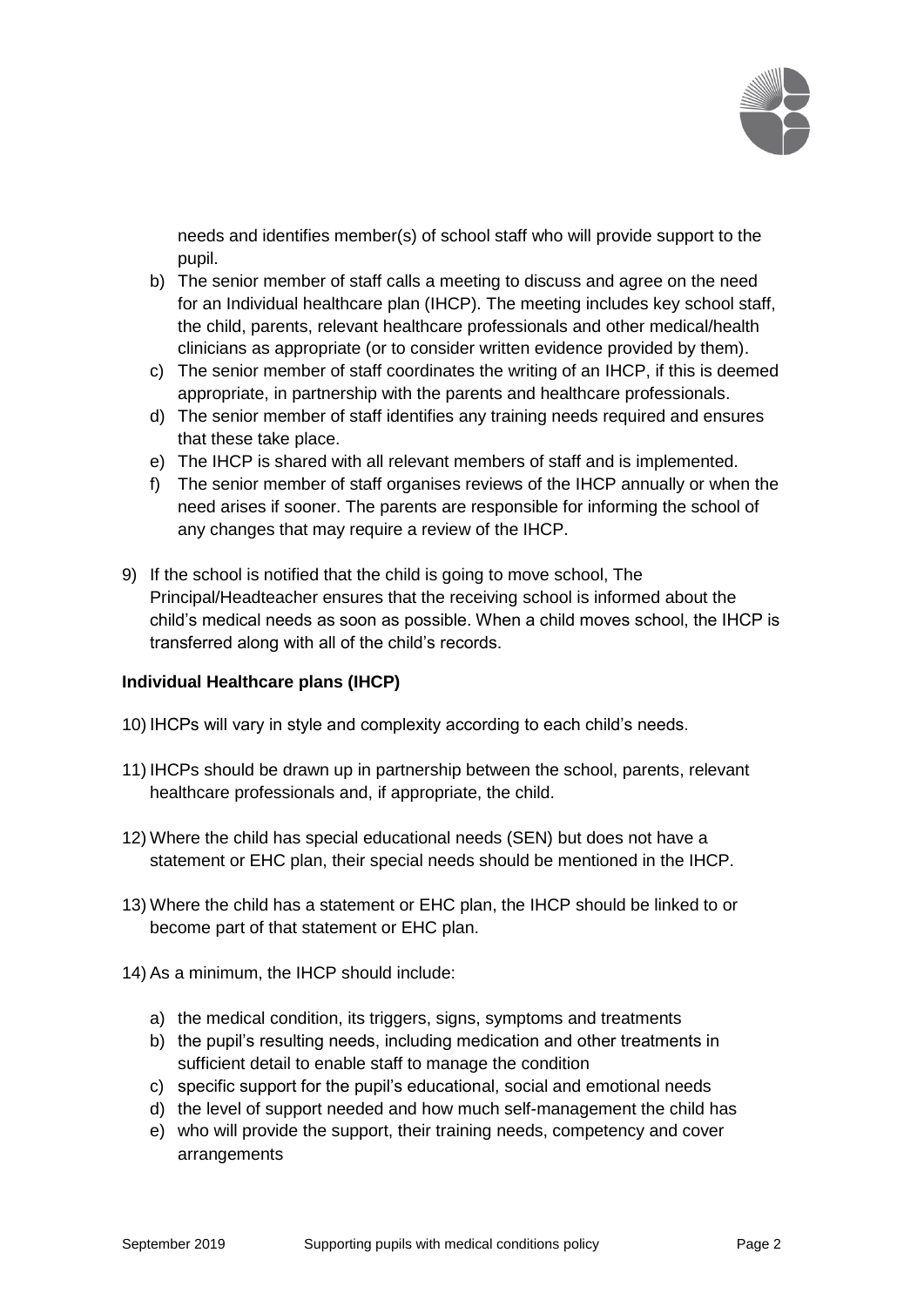

- f) who in the school needs to be aware of the condition and how this information will be shared
- g) arrangements for written permission from parents and the Headteacher/Principal for medication to be administered by a member of staff or the pupil during school hours
- h) separate arrangements for procedures outside of school, including on residential visits if appropriate
- i) a risk assessment for the child
- j) what to do in an emergency, including contact details and contingency arrangements.
- 15) If a child refuses to take medicine or carry out a necessary procedure included in their IHCP, staff should not force them to do so, but follow the procedure agreed in the IHCP. They should ensure that the parents are informed so that alternative options can be considered.

# **Staff training**

- 16) All staff involved in the care of a child with a medical condition must be suitably trained in line with the child's IHCP.
- 17) The Headteacher/Principal or delegated senior member of staff is responsible for liaising with healthcare professionals and ensuring that the training needs of all staff members required by an IHCP are fulfilled.
- 18) The Headteacher/Principal must arrange whole-school awareness training about the school's pupils with medical needs at least annually and as part of the induction of new staff.

### **Managing medicines on school premises**

- 19) Medicines should only be administered at school when it would be detrimental to a child's health or school attendance not to do so.
- 20) No medicines should be given to a child without the written consent of a parent. This might be in the form of an agreed IHCP.
- 21) The academy will only accept prescribed medicines if these are in-date, labelled, provided in the original packaging and include instructions for administration, dosage and storage.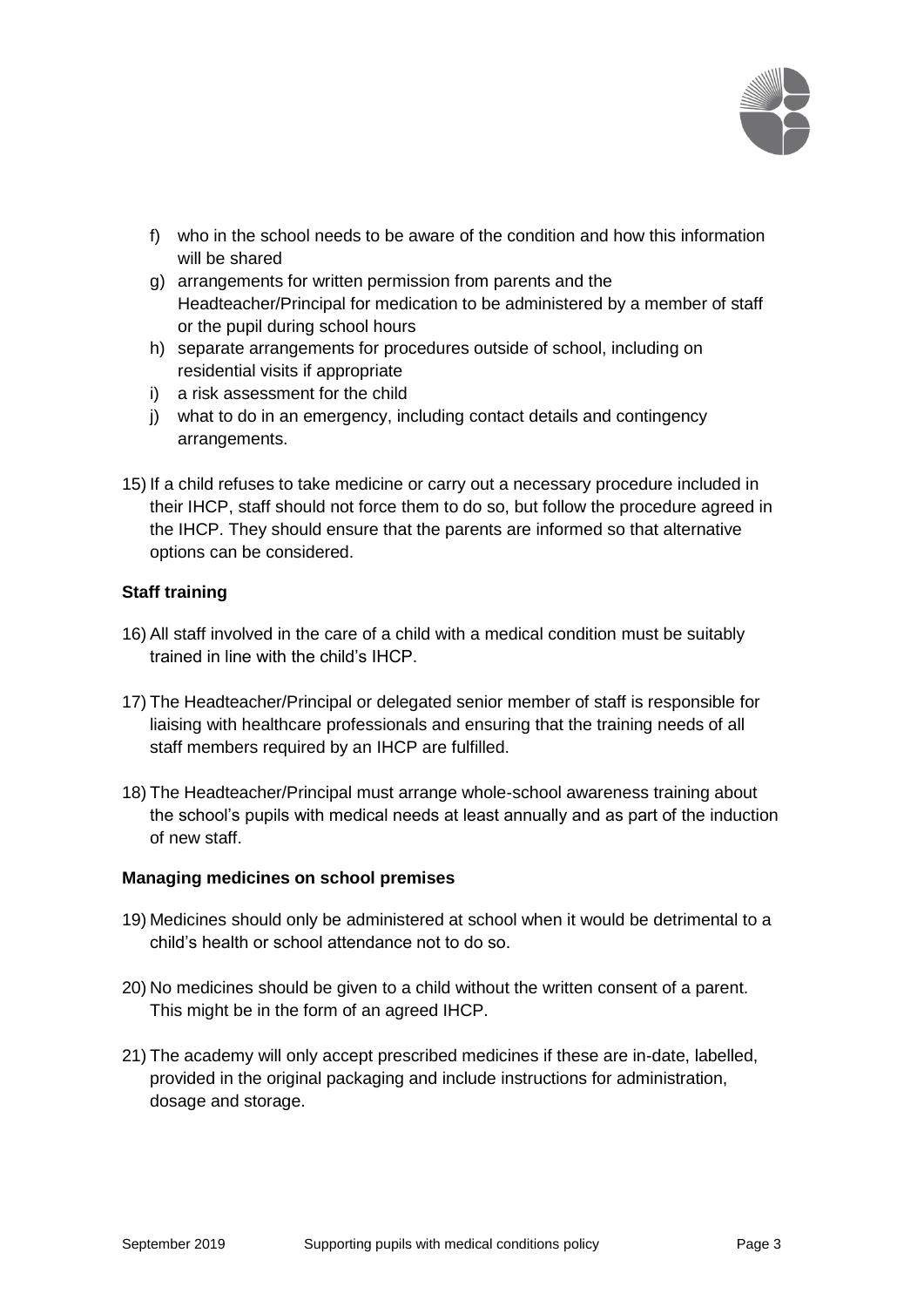

- 22) All medicines must be stored safely. Children must know where their medicines are at all times and be able to access them immediately. Where relevant, they should know who holds the key to the storage facility. Medicines and devices such as asthma inhalers, blood glucose testing meters and adrenaline pens should always be readily available to children and not locked away, both in school and on school trips.
- 23) When no longer required, medicines must be returned to the parent.
- 24) Sharps boxes must be used for disposal of needles and other sharps.
- 25) A child who has been prescribed a controlled drug may legally have it in their possession if they are competent to do so, but passing it to another child for use is an offence. The academy will, otherwise, keep controlled drugs that have been prescribed for a pupil securely stored in a non-portable container and only named staff should have access. Controlled drugs must be easily accessible in an emergency.
- 26) Staff must not give prescription medicines or undertake healthcare procedures without appropriate training. It is for the Principal/Headteacher to decide whether written instructions from the parent or on the medication container are sufficient or whether additional training is necessary. Any training or guidance detailed in an IHCP must be followed.
- 27) Children who are competent should be encouraged to take responsibility for managing their own medicines and procedures. This should be reflected in IHCPs.

### **Record keeping**

28) The Principal/Headteacher is responsible for ensuring that written records are kept of all medicines administered to children.

#### **29) Risk assessments for activities in school and away from the school site**

- 30) The Principal/Headteacher must ensure that the risk assessment in each child's IHCP is reviewed at least annually and whenever there is a change of circumstances.
- 31) In the case of a medical emergency not covered by a risk assessment, the academy must seek emergency medical assistance by calling 999, or the local emergency number if abroad, for an ambulance. School staff must remain with the child until a parent arrives.